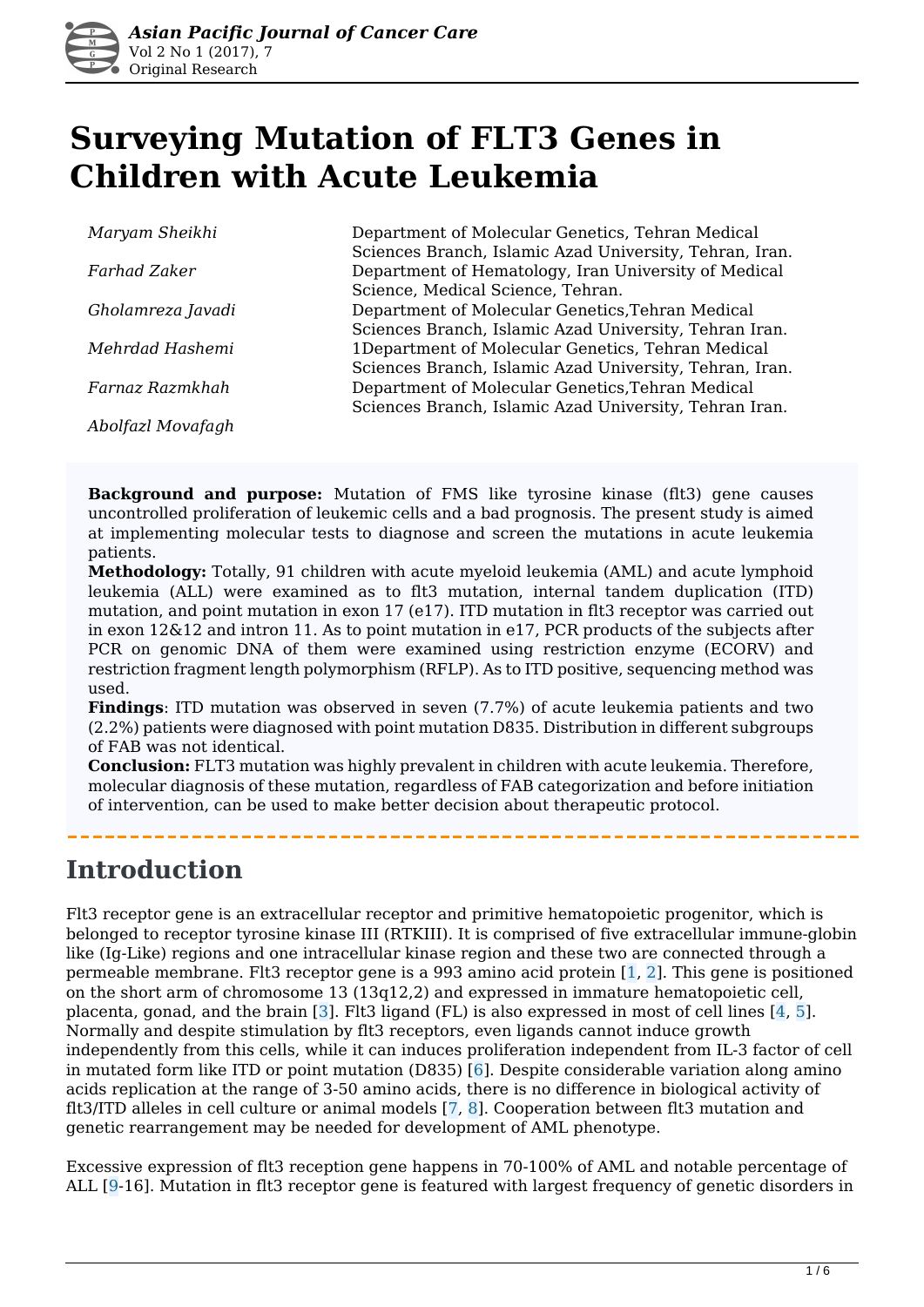AML and the most renowned mutation is ITD with mutation point at ASP835. [10, 11]

ITD mutation occurs in exon 11  $\&$  12 and intron 11 and the first case of ITD at juxtamembrane (IM) was reported by Nakao et al. (1996). This mutation represents about 20-25% of AML cases. D835 point mutation also occurs in exon 17 of flt3 receptor gene and at aspartic acid 835- amino acid. Substitution ASP835Tyr is the most common case [12]. As recommended by the data, about 30% of AML patients demonstrate acquired mutation in flt3 receptor gene, which consists of 24% ITD and 6-7% point mutation at aspartic acid 835. Total frequency of the mutation in the adults with AML is 24% and this figure in children ranges from 10% to 15%. In other words, frequency of the mutation increases with age and frequency of ITD in ALL is lower and about 1-5%. Therefore, and given the statistics of mutation of other genes, flt3 receptor is the most common mutated gene in AML patients [13].

Given the importance of mutation prognosis value of flt3 receptor gene in AML patients, a great deal of attention has been drawn to development of drugs to suppress flt3 activity.

Taking into account paucity of studies on this type of mutation in Iran, it is necessary and essential to develop methods for screening activation mutation, implement molecular diagnosis methods, and survey expression frequency of the mutation in acute leukemia patients along with the mutations observed in tyrosine kinases or other downstream factors effective on the mutation in acute leukemia cases.

## **Methodology**

Mutation of flt3 receptor gene in 91 children with AML with different FAB categorization groups (AML-M3 in particular) and ALL with immunophenotype categorization were examined through flow cytometer as a basic study. Blood samples were supplied from blood ward of Aliasghar Hospital, Bahrami Hospital, Children Clinic, and flow cytometer center of Iran Blood Transfusion Organization. Extraction was done through proteinas K and saturated ammonium acetate. Blood vails were kept in a freezer until DNA extraction. To diagnose ITD mutation genomic DNA was extracted by Forward Primer5'-GCAATTTAGGTATGAAAGCCAGC-, reverse primer5'-CTTTTTTGACGGCAACCTCA GCA, and initial denaturation 1x based on PCR program (95ºC, 5min), annealing (66ºC, 1min), denaturation (95ºC, 1min), 35x elongation (72ºC, 90s), and final elongation (72ºC, 7min). Mutation cases were detected using direct observation and comparing bands and markers.

As to point mutation D835, reverse primer5'-GCAGCCTCACATTGC CCC-3', forward primer 5'-CCG CCA GGA ACG TGC TTG-3', and initial denaturation [10] following 1x PCR program ( 95ºC, 5min), annealing (60ºC, 1min), denaturation (95ºC, 1min), 35x elongation (72ºC, 90sec), and final elongation (72ºC, 7min) were used on the cultured genome extracted from the patients and mastermix including 5µ buffer, 1 µL dNTP, 1.5 µL MgCl2, 10 µL, 1 µLR primer, and 1 µLF primer. To detect point mutation D835 based on RFLP technique, ECORV enzyme was placed in incubator (16hrs, 37ºC). Marking was done in ethidium bromide, the samples were rinsed by distilled water and inspected before imagibg. The bands indicated whether there was a mutation or not. In ITD positive cases, sequencing method was used for confirmation.

For sequencing, the pieces with PCR mutation were purified using the primers and five samples were sequenced using ABI 3130 sequencing set. The diagrams were read using Chromas and the insertation mutations were spotted through comparing them with non-mutated sample sequences.

## **Findings**

Among 91 patients under study, seven patients (7.7%) showed ITD mutation, so that out of one M0, none was observed in none them; out of three M1, one was observed in one subject; out three M2,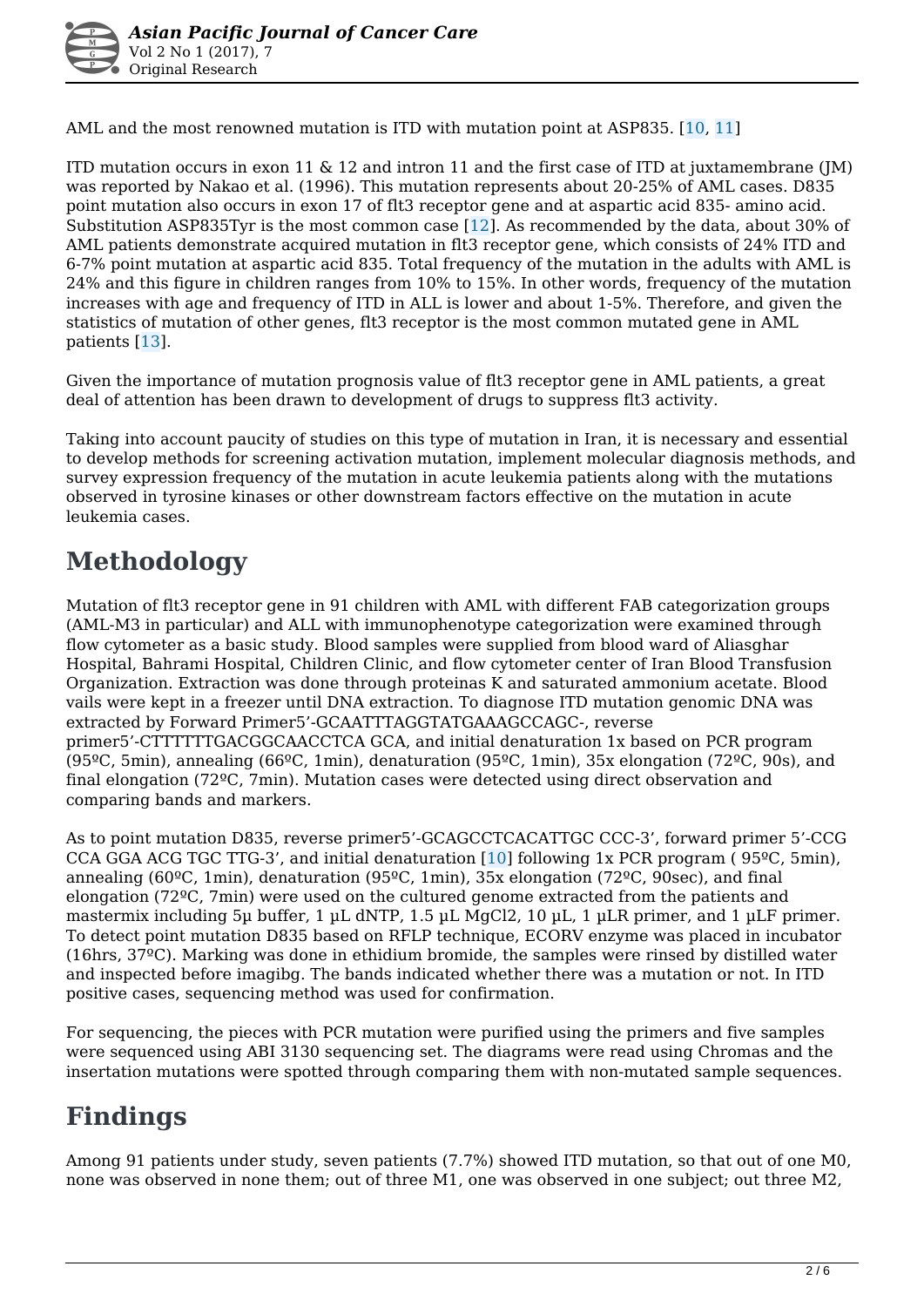

one was observed in one subject; out of two M3, two were observed in two subjects; out of three M4, none was observed; out of two M2, none was observed among them; out of three M6, none was observed among them; out of 39 Early pre B cells, three were observed in three of them; out of 14 Pre B cell, none was observed among them; out of five B cell, none was observed in them , and out of 15 T cell cases, none was observed in them  $(Fiq, 1)$ .

#### *Figure 1: ITC mutation in flt3 gene in different subgroups of acute leukemia patients; N: negative control; M: marker*

As indicated by the marker in  $(Fiq, 1)$ , pieces 328bp are observable, which are pertinent to exon 11 & 12 and intron 11 of flt3 gene. The above samples belong to different sub-categories of FAB category and among them, column two represents AMP patients-M3; columns six and eight represent Early pre B cell patient with mutation; column nine represents patient with AML-M2; and column 13 represents AML-M1 patient. In all these cases, the lower band (328bp) refers to normal colon of cells and upper band (328bp<) refers to leukemic mutated cell colon, where translocation and duplication happen in internal sequence of exon 11 and 12 and intron 11 and length of this region exceeds 328bp.

Among 91 ALL and AML patients, two had point mutation D835 one at M3 and one at Pre B cell (ALL).

#### *Figure 2: D835 mutation in flt3 gene in different subgroups of AML and ALL patients; N: negative control; M: marker*

Figures illustrates PCR products of exon 17 of flt3 gene where ECORV enzyme is added through RFLP technique. Clearly, DNA break is observed in all specimens except for columns No.5 and 13 where DNA breakpoint is not observed in some of the products. In fact, pieces 114bp of PCR products that are broken into 68pb and 46bp show that no mutation has occurred in these specimen. Moreover, breakpoint of the enzyme GAT 5'…ATC…3' is intact and it can easily break PCR products to smaller pieces. However, different bands are observed in the patients No. 13 and 5 so that the upper band is the 114bp band in which breakpoint of the enzyme is changed due to point mutation and the enzyme is not capable to break the DNA. This indicates point mutation D835. The two lower bands (i.e.68bp and 46bp) are cell's normal colon in ALL and AML patients without mutation. Tabl 1 lists information of eight patients who demonstrated the mutations.

| Age (year) | Gender | <b>Disease</b>  | <b>Karyotype</b>                                             | <b>ITD</b> | <b>D835</b> |
|------------|--------|-----------------|--------------------------------------------------------------|------------|-------------|
|            |        | AML/M2          | Unknown                                                      |            |             |
| 17         |        | Early pre Bcell |                                                              |            |             |
| '2         |        | Early pre Bcell | Normal                                                       |            |             |
| 15         | M      | AML/M1          |                                                              |            |             |
|            | M      | AML/M3          | Normal                                                       |            |             |
| 13         | M      | Early pre Bcel  | $48, XY, +8$<br>(t(15;17)(q22; q21),<br>$+21$ [15]/46, XY[5] |            |             |
|            | М      | AML/M3          |                                                              |            |             |
|            |        | Early Pre Bcell |                                                              |            |             |

 *Table 1: Information of leukemic patients with ITD and D835 mutations* 

Out of seven gene samples with ITD mutation, four samples were sequenced for further examinations and different results were obtained.Nucleotide insertions 27, 27, 47, and 63 were observed. Samples No.39 showed nucleotide insertion 63, sample No.53 showed nucleotide insertion 27, sample No. 83 showed nucleotide insertion No. 27, and sample No.83 showed nucleotide insertion 47. Fig. 3 illustrates sequencing results in sample No. 83 noted by an arrow,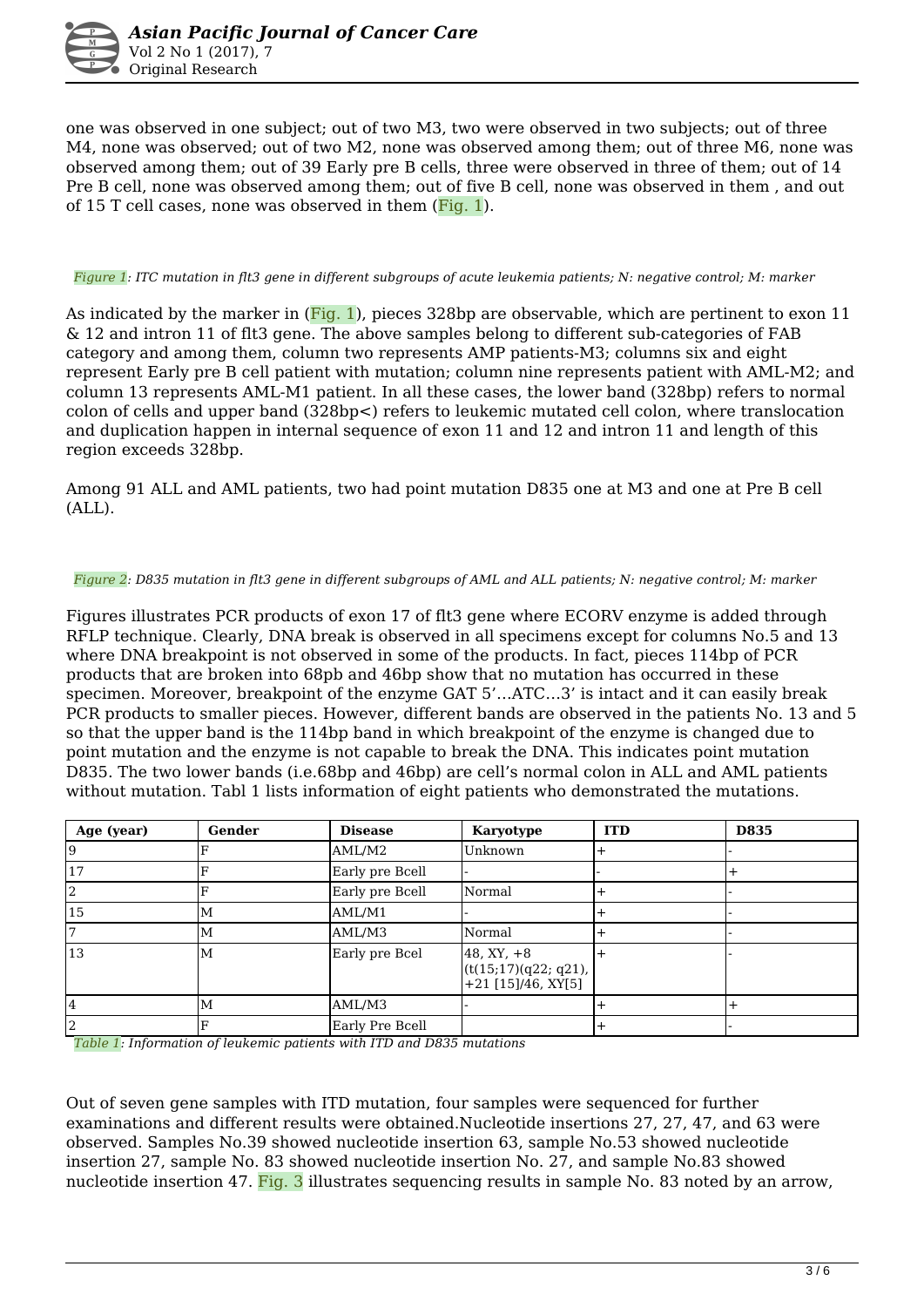

which indicates initiation point of the mutation (Fig. 3).

 *Figure 3:Results of sequencing leukemia patients with ITD and D835 mutations* 

## **Discussion**

ITD mutation was observed in seven patients (7.7% of the study group) with acute leukemia and 2 patients (2.2%) showed point mutation D835 so that distribution of them in different FAB subgroups was not identical. Positive cases of ITD mutation was observed in M1, M2, M3, and Early pre B cell.

The mutation under study is highly important for leukemia pathogens. Mutation in flt3 receptor belonged to RTKII and induced uncontrolled proliferation of leukemia cells. Studies with larger sample groups have reported ITD mutation with bad prognosis and development of leukemia that resists standard treatments [15].

Bad prognosis has been reported by three studies on children with AML and flt3 mutation. The study with largest sample group ( $n = 91$ ) by CCG group reported 15 cases of flt3/ITD mutation in 91 AML patients (16.5%). Regress of the disease in flt3/ITD+ and flt3/ITD+ patients was 40% and 73% respectively (p = 0.005). Event free survival (EFS) of eight years was reported in 7% and 44% of flt3/ITD+ and flt3/ITD+ patients respectively ( $p = 0.002$ ). Highest frequency was observed in the subgroup M3. Flt3/ITD mutation in adults usually refers to a bad prognosis  $[14, 17]$ .

The results showed flt3/ITD mutations in 23.5% of AML and 4% of ALL children. Regardless of number of insertion or duplicate nucleotide, presence of amino acid of whatever number causes spatial deformation of the protein so that preventive effect of JM region on auto-phosphorylation fades away. The duplications can occur in exon 11&12 and intron 11 of flt3 gene to be inserted in the common border of exon and intron 11 [15, 18]. Point mutation in exon 17 of flt3 receptor gene was also examined, where aspartic acid 835 – amino acid (D835) is substituted by other amino acids such as tyrosine, valine, etc.. The substitution leads to development of activation loop . Among 91 patients with acute leukemia, two patients demonstrated the mutation, which was AML in 6% of the cases and ALL in 1.4% of the cases. Due to low rate of the mutation and since the sample group was small, it is not possible to define a relationship between the mutation and FAB subcategories. A study reported ASP835 substitution in 30 subjects among 429 AML children (7%), one subject among 29 MDS patients (3%), and one subject among 36 ALL patients (3%) . A similar study reported the mutation in seven subjects among 35 AML patients (7%).

Occurrence of point mutation D835 was significantly less than ITD mutation in flt3 gene; while the both mutations were highly frequent in AML. Both ITD and D835 mutations in flt3 gene were reported in a patient; however sequencing studies have shown that these two mutations were not on the same allele.

Here, ITD mutation was observed in 7.7% of the patients without identical distribution among FAB subcategories for leukemia categorization. As suggest by studies, flt3/ITD mutation has been observed in 10-20% of the children with AML and 1-5% with ALL. In general, the mutation was significantly associated with weak emergence and bad prognosis in ALL and AML patients.

As to point mutation D in flt3 gene, 4% of the ALL and AML patients demonstrated such a mutation. This figure in other studies is reported 5% with different distribution in different FAB subcategories. Effective follow up of ITD and D835 mutation in flt3 receptor gene and carrying out molecule diagnosis as a routine procedure will lead to better decisions as to treatment of AML and ALL and avoid development of resistance and frequent recurrences.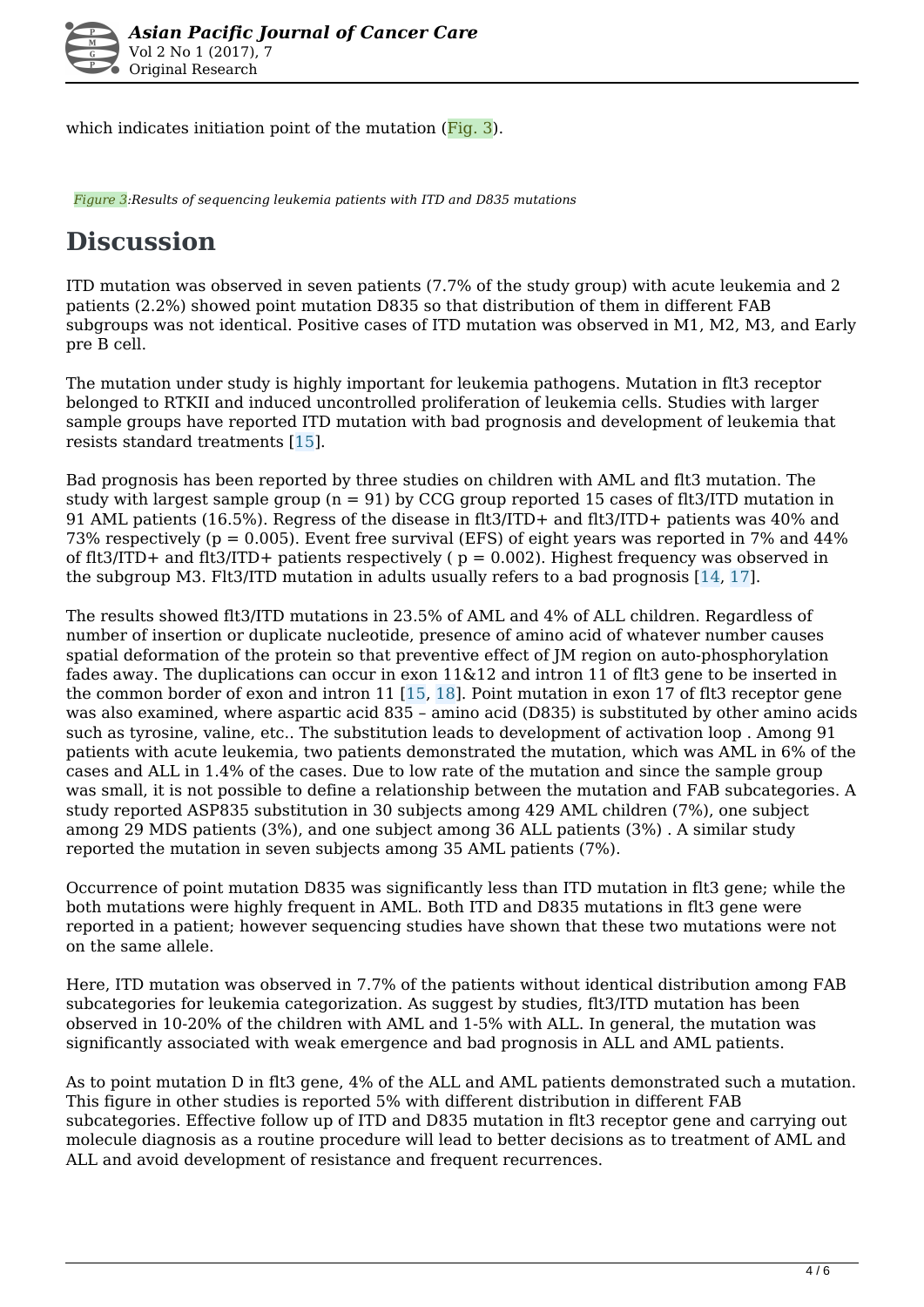

### **Acknowledgements**

The authors wish to thank their colleagues in the Department of Hematology, and Molecule/Cell Research Center, Iran University of Medical Science.

### **References**

[1]. Y D. Experimental study of apoptosis induced by infectious bursal disease virus using Tunel assay and electron microscope [dissertation].Tehran University. 2004;12-41.

[2]. Hablolvarid MH SHI, Pourbakhsk SA, Gholami MR. A study on Histopathologic changes in chicken following intravenous inoculation with avian influenza virus A/chicken/Iran/1988(H9N2). . Archives of Razi Institute, . 2003;55,:41-51. .

[3]. Barber GN. Host defense, viruses and apoptosis. Cell death and differentiation. 2001;8(2):113-26.

[4]. Frankfurt OS, Krishan A. Identification of apoptotic cells by formamide-induced dna denaturation in condensed chromatin. The journal of histochemistry and cytochemistry : official journal of the Histochemistry Society. 2001;49(3):369-78.

[5]. Ito T, Kobayashi Y, Morita T, Horimoto T, Kawaoka Y. Virulent influenza A viruses induce apoptosis in chickens. Virus research. 2002;84(1-2):27-35.

[6]. Kwon YK, Joh SJ, Kim MC, Sung HW, Lee YJ, Choi JG, et al. Highly pathogenic avian influenza (H5N1) in the commercial domestic ducks of South Korea. Avian pathology : journal of the WVPA. 2005;34(4):367-70.

[7]. Kunio O MN, Bo Y, Toshio B, Toshio Y. Apoptosis induced by influenza virus-hemagglutin stimulation may be related to fluctuation of cellular oxidative condition. Biol Pharmacol Bull. 2003;26(2):141-7.

[8]. Liu J, Okazaki K, Ozaki H, Sakoda Y, Wu Q, Chen F, et al. H9N2 influenza viruses prevalent in poultry in China are phylogenetically distinct from A/quail/Hong Kong/G1/97 presumed to be the donor of the internal protein genes of the H5N1 Hong Kong/97 virus. Avian pathology : journal of the WVPA. 2003;32(5):551-60.

[9]. Morris J NS, Harry S, Clive S. Influenza A virus induced apoptosis is a multifactorial process: Exploiting reverse genetics to elucidate the role of influenza A virus proteins in virus . induced apoptosis. Virology. 2005;335(2):198-211.

[10]. Perkins LE, Swayne DE. Varied pathogenicity of a Hong Kong-origin H5N1 avian influenza virus in four passerine species and budgerigars. Veterinary pathology. 2003;40(1):14-24.

[11]. Roberto P EA, Moises F, Luis P. Avian influenza: Histopathology and viral detection in formalin-fixed paraffin-embedded tissue by RT-PCR. Vet Med. 2004;35(001): 1-9.

[12]. Shalaby AA, Slemons RD, Swayne DE. Pathological studies of A/chicken/Alabama/7395/75 (H4N8) influenza virus in specific-pathogen-free laying hens. Avian diseases. 1994;38(1):22-32.

[13]. Swayne DE, Slemons RD. Comparative pathology of intravenously inoculated wild duck- and turkey-origin type A influenza viruses in chickens. Avian diseases. 1995;39(1):74-84.

[14]. Takizawa T. [Influenza virus infection and apoptosis]. Nihon rinsho Japanese journal of clinical